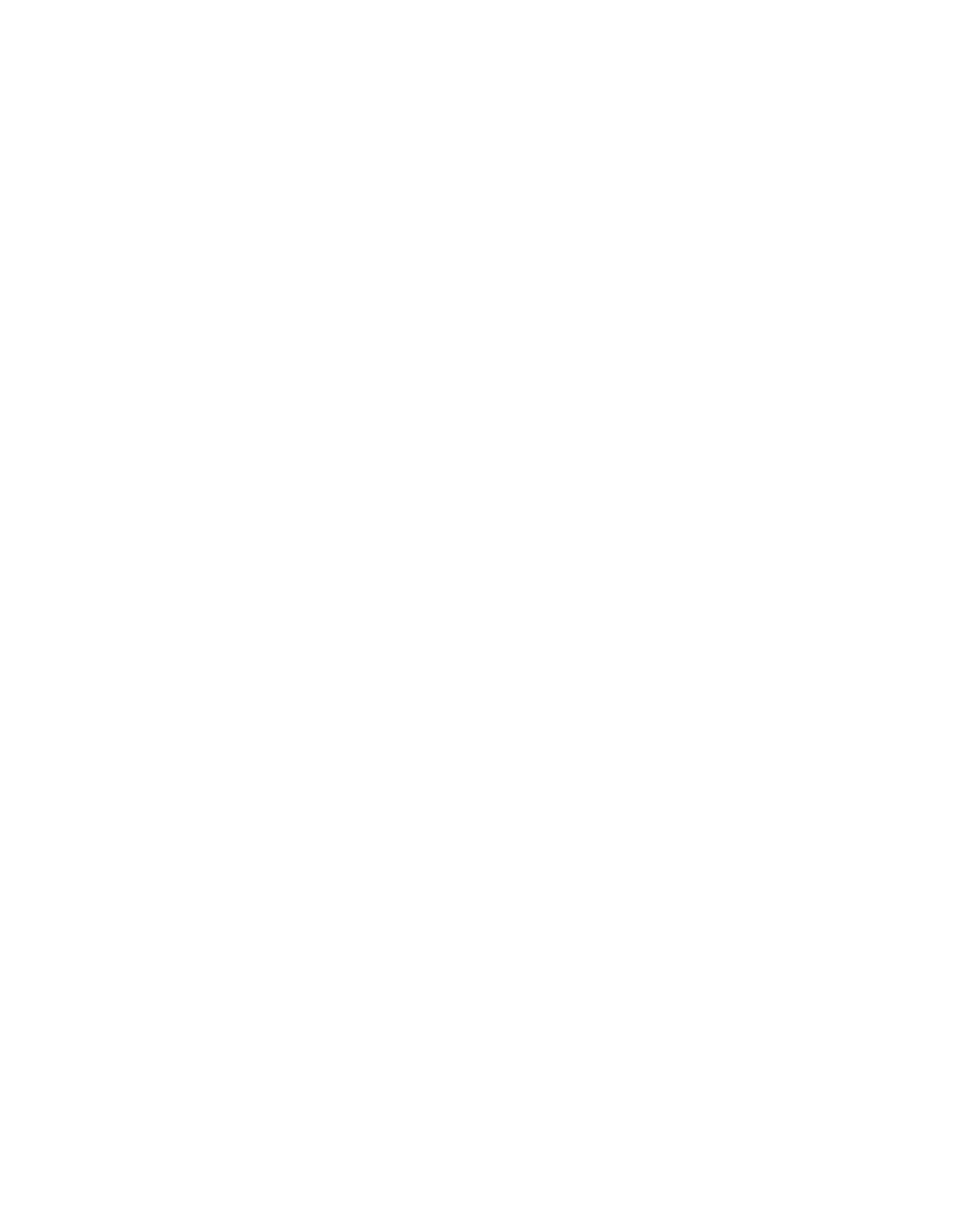# **Synchronist Suite Launch Guide**

## **Table of Contents**

| Thank you!                                  |   |
|---------------------------------------------|---|
| Synchronist System Launch Guide             | 1 |
| Program                                     |   |
| Program Goals                               | 1 |
| Local Issues                                | 1 |
| <b>BR&amp;E Flowchart</b>                   | 2 |
| Process                                     | 3 |
| Program Roles and Responsibilities          | 4 |
| Launch Sequence                             | 6 |
| Synchronist CRTS or Synchronist PRIME       | 6 |
| <b>Company List Sources</b>                 | 9 |
| <b>Other Synchronist Planning Resources</b> | 9 |

© Blane, Canada Ltd. 2006 Revised 09/10; 10/14

Eric P. Canada Blane, Canada Ltd. PO Box 4408 Wheaton, Illinois 60189

630.462.9222 ecanada@blanecanada.com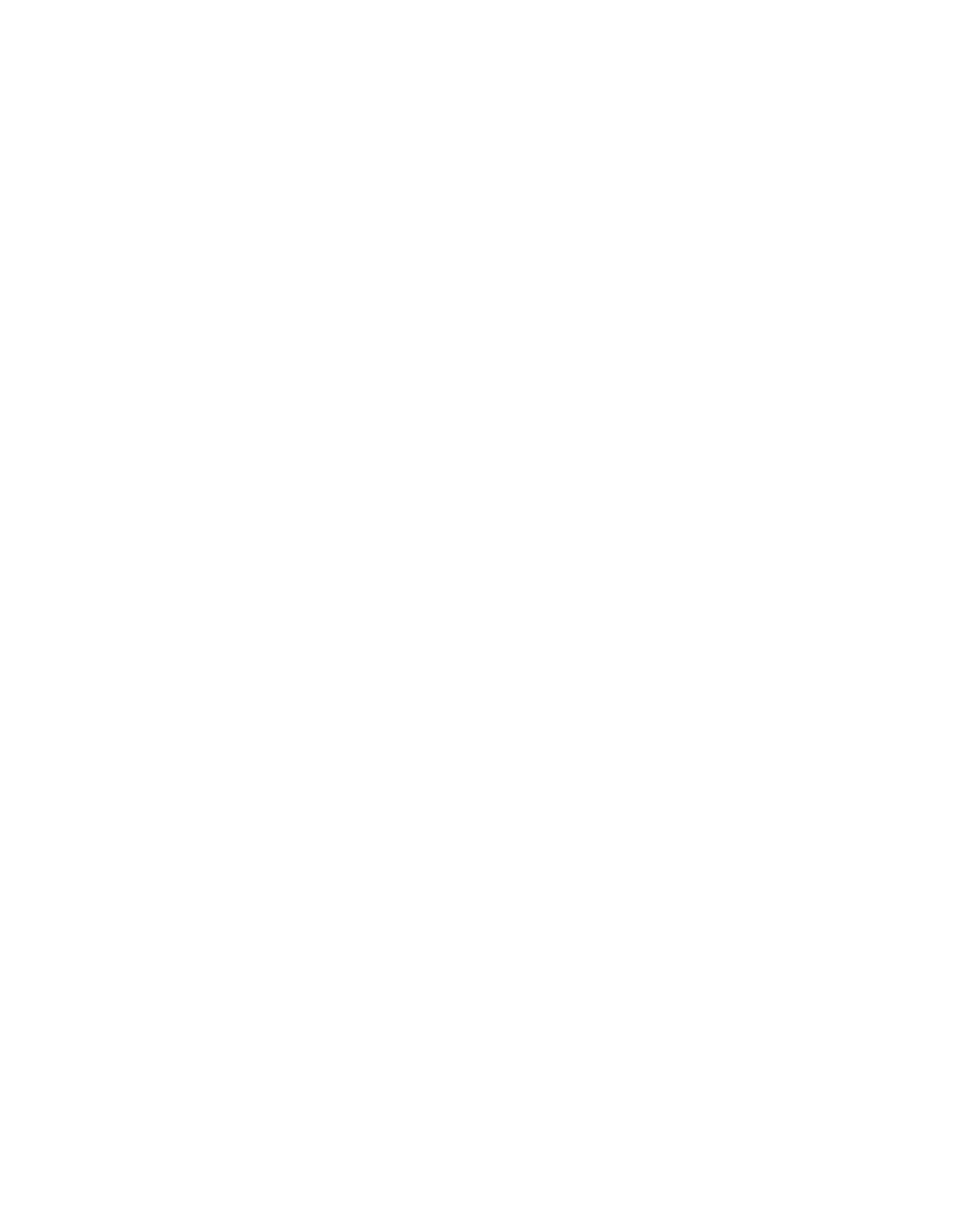## **Synchronist System Launch Guide**

Launching a successful existing business program requires more that software. The following pages highlight the different elements that should be accounted for as you plan your program. We also have identified a number of different roles and responsibilities to be covered. It is not necessary to have different individuals for each role; however, it is important to recognize the breadth of the work to be done. Therefore, if one individual is responsible for multiple roles, it will take longer to implement a full-scale program.

Also, it is important to recognize that Synchronist System is designed to deliver value short-term and long-term. Traditional business retention was very short-term focused (Figure 1, A & B). The same short-term benefits of a classic R&E program are byproducts of the Synchronist approach.

## Program

What will be the program name? Will there be a specific identity created for the program? Who will be the program spokesman/champion?

## **Program Goals**

- Short-Term Goal(s) (Figure 1, A & B)
	- **DEDUCALLEY EMPLOYERS**
	- <sup>o</sup> Identify and address company and community problems
	- □ Identify and assist expansion opportunities
	- □ Identify and address companies at risk
- **E** Long-Term Goal(s) (Figure 1, C)
	- □ Drive ED resources (organizational, community, and partner) to economic opportunities
	- □ Determine needs of growth and value companies in the community
	- *III* Watch for business and economic trends

## **Local Issues**

While the Synchronist on-site visit (interview) form is a complete business assessment, frequently communities have local issues or concerns they want to explore during the executive interview. Synchronist provides for custom information in the company background form as well as the interview form.

Caution: Time is limited. If a decision is made to add additional question, the challenge is to limit the appetite for the "next" question. It is important to stay under one-hour for an interview.

## **Thank you!**

Thanks for becoming a valued Synchronist System user. We are delighted to be your partners in taking your existing business program to a new level.

The following Guide may be helpful as you decide how to design/re-design your program.

As you plan your program, do not hesitate to ask for our input or for reference to other Synchronist Users that may be able to assist you in your design decisions.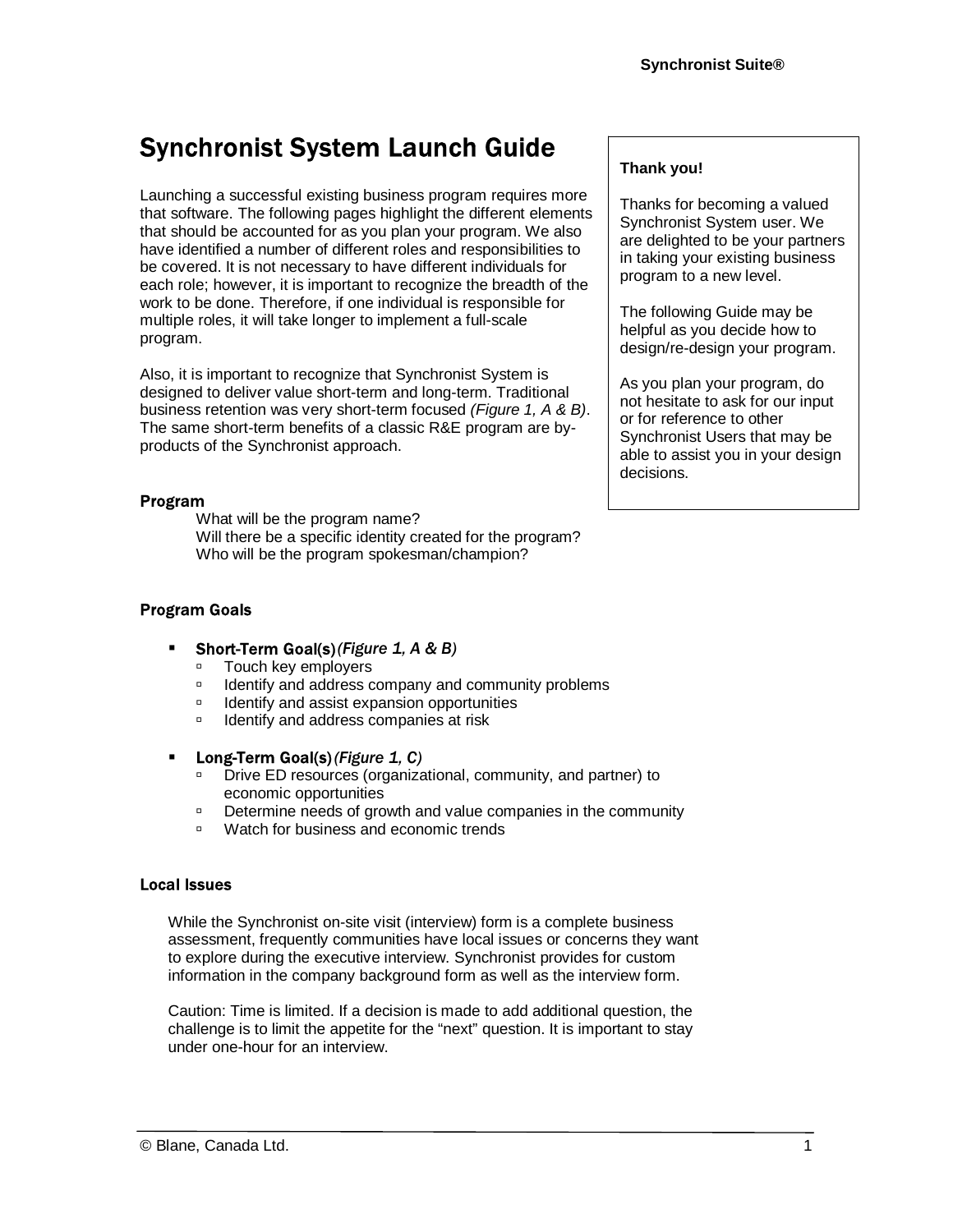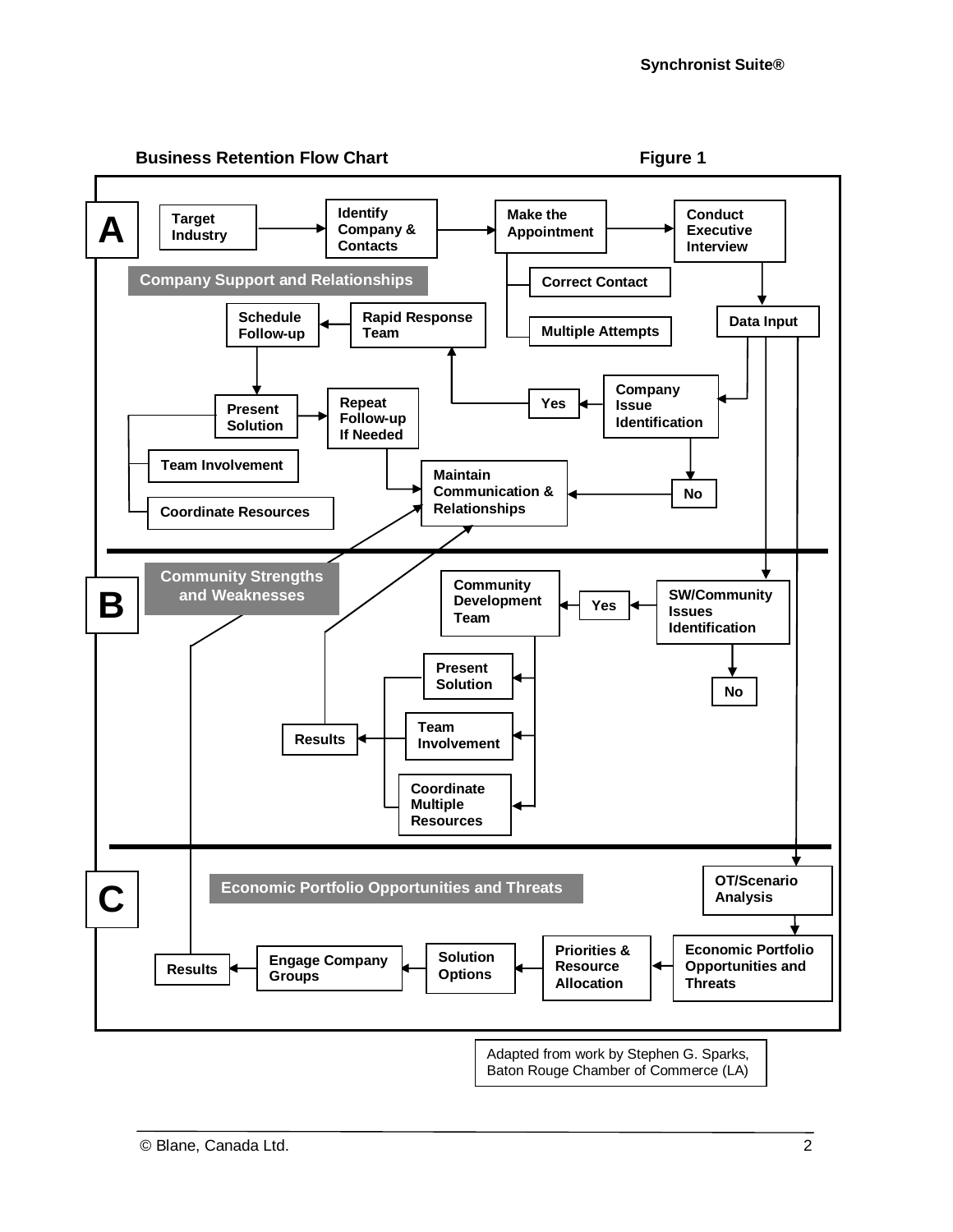## **Process**

#### � **Target Company List (Appendix)**

- *D* Which companies?
- □ Quality or quantity (see goals above)?
- □ How selected?
- □ What profile info is available (internally and/or externally)?
- □ Preload info into the system (send to Blane, Canada for preload)?
- □ How will additional background info be gathered?

#### � **Rapid Response Team**

- □ Who are the go to people who will work to resolve each company related issue uncovered?
- **Will response team members be given a program orientation?**<br> **Who will manage the longer-term challenges and tasks?**
- Who will manage the longer-term challenges and tasks?
- □ Who will manage the response team and insure task completion?
- □ Who will share the outcome with those requesting assistance?

#### � **Executive Meetings (Interviews)**

- Staff?
- **Extended staff? (Local, Regional, and State ED Partners)**<br>**Board Mombors?**
- Board Members?
- **<sup>□</sup>** Volunteers?
- □ Individuals or teams of two?
- **Example 1** Timing: blitz 50 visits in a month or a monthly goal with calls throughout the year?
- □ How will scheduling be coordinated?
- Who will provide interviewer orientation?
- □ Who will manage data input?
- □ Who will provide data input orientation and training?
- <sup>o</sup> Will interview flow allow time for prompt follow-up as needed?

#### **Confidentiality** �

- □ Confidentiality policy and management
- □ Who will have access to the Synchronist System
	- Predefined access levels
- � **Info Action** 
	- □ Who will be the media spokesman?
	- □ Will a report be created?
		- Annual Report
		- Issue/topical report(s)
		- Policy recommendation report(s)
		- Management report(s)
	- □ Who will be responsible for reviewing information to identify and address community issues?
		- Infrastructure
		- Business climate
		- Workforce
	- □ Who will be responsible for substantive communications and relationship building with existing employers?
		- Funnel findings, results, networking, and business opportunities to existing employers.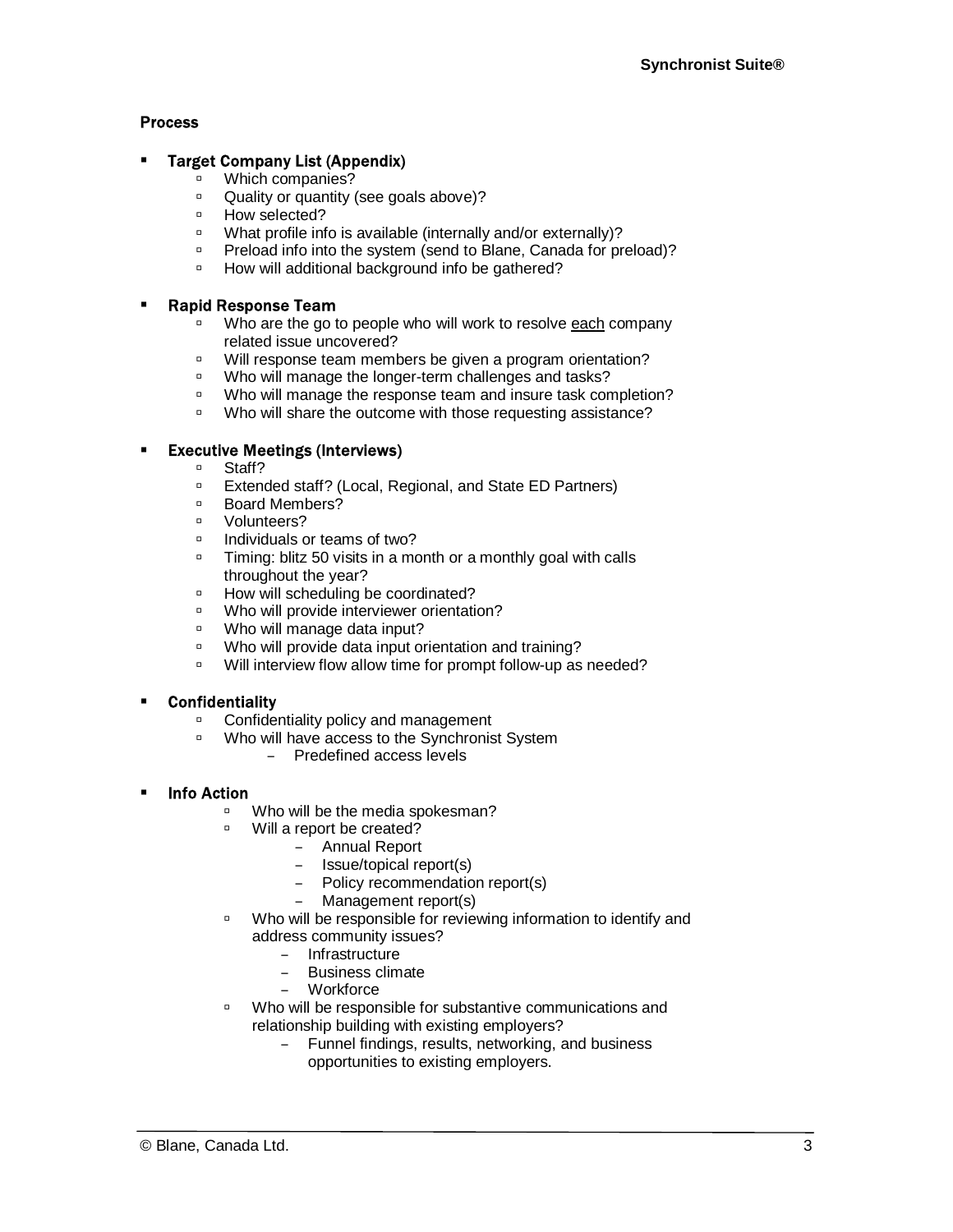- □ Who will be responsible for reviewing information as it is collected looking for economic opportunities and threats?
	- Company
	- Company Groups
	- Public Relations
	- Organizational
	- Partners
- <sup>o</sup> Who will analyze findings?
	- Compare findings regional and/or national Synchronist data?

#### � **Funding**

- **EXECUTE:** How will miscellaneous cost be covered?
- □ How will on-going operational costs be covered?
- □ Is there a budget for data?
- □ Is part-time assistance for data collection or entry needed?

#### **Program Roles and Responsibilities**

A successful business retention program is multi-faceted. There are many important roles. Each has its purpose and requirements. The greatest failure in developing successful business retention programs is underestimating the resource requirements shown in Figure 2 and outlined below.

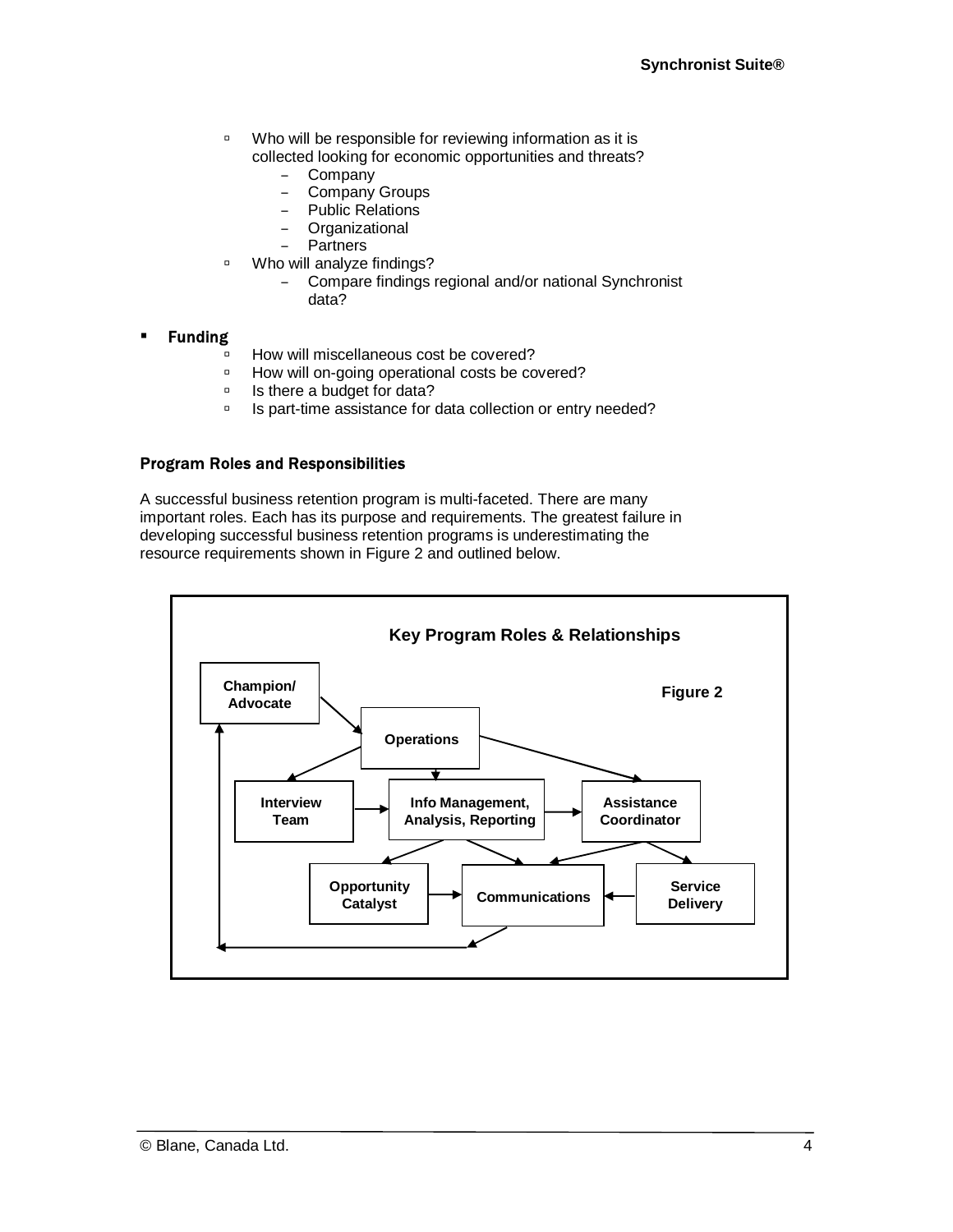## **Champion/Advocate**

- **•** Outside person
- **•** Awareness building/promotion
- **•** Partnership development
- **•** Spin results (media, leadership, investors/members)
- **Apply results**
- Pushing information into policy

## **Operations**

- **•** Interview coordination
- Data management
- **•** Quality control
	- � Data
	- <sup>□</sup> Analysis
	- □ Data interpretation and public dissemination
- **Staff & partner coordination**
- Volunteer recruitment, training, motivation
- **•** Partner recruitment, orientation, motivation

## **Information Management**

- **Gather background information on existing employers to be** interviewed
- **•** Convert raw data into usable information
- Package and present info for varied audiences
- **Explore new ways to use existing data**

#### **Communications**

- Feed success stories to advocate, operations, communications
- **•** Push findings, results, and opportunities to existing employers
- **•** Share information within the organization as well as the community

## **Assistance Coordinator**

- What is needed?
- Who can help?
- **•** How will they be informed?
- When there's a gap, who follows-up?
- Did it get done?

## **Opportunity Catalyst**

- **Business opportunity?**
- **•** Partner opportunities?
- **•** Joint venture potential?
- **•** Market opportunity?
- Cluster potential?

## **Response Team**

- � Team formation
- Coordination
- **•** Follow-Up
- **Tracking**
- Reporting
- **Analysis**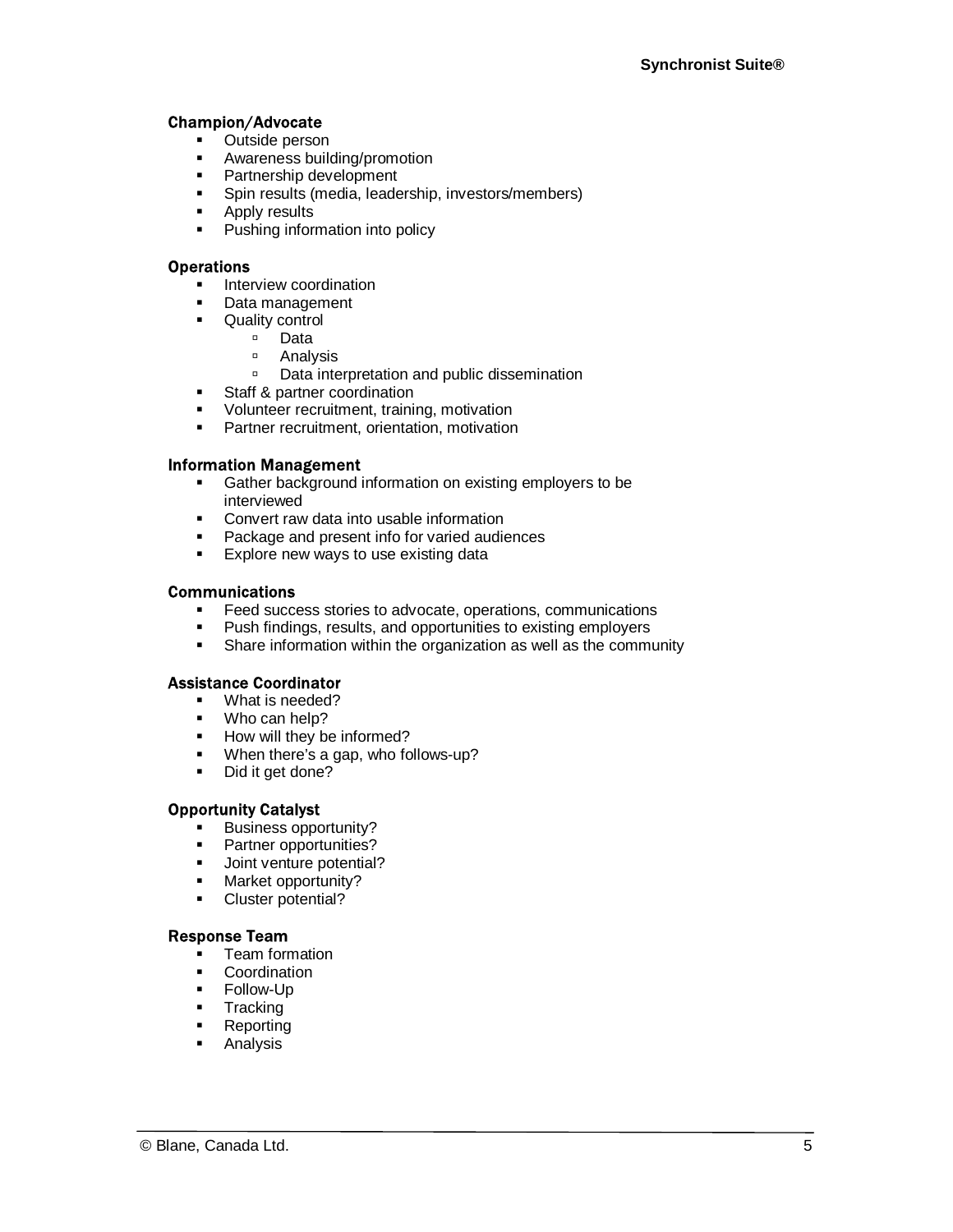## **Business Services (Services to strengthen individual firms)**

- **Service Delivery Partners (public and private)**
- � Available Programs
- **Program Matching/Application Support**

## **Launch Sequence**

#### Step 1: **List Categories**

Determine which of the following categories will be used for selecting companies.

| List Category <sup>1</sup>                    | Yes/No |
|-----------------------------------------------|--------|
| Industry type (if desired) <sup>3</sup>       |        |
| <b>Critical Employers or industries</b>       |        |
| Business sector or target industry cluster(s) |        |
| Energy load                                   |        |
| Image companies <sup>4</sup>                  |        |
| Largest employers and largest taxpayer        |        |
| Mid-sized companies $25 - 250$ employees      |        |
| Small, emerging companies, $5 - 50$ employees |        |
| Public/quasi public employers <sup>5</sup>    |        |

 $1$  Some categories may overlap, e.g. largest

- employer/large energy user<br><sup>2</sup> Industry type, e.g. cluster, manufacturing, headquarters, and commercial services
- <sup>3</sup> Image companies are well known outside the community and create positive impressions of the
- community and/or draw traffic to the community<br><sup>4</sup> Schools, hospitals, government facilities, large nonprivate employers

#### Step 2: **Categorization**

- 1) Review the list and mark each company based on their industry group.
	- a) Primary sector (Synchronist PRIME)
	- b) CRTS sectors (Convention, Retail, Tourism, local Service or Synchronist CRTS)
	- c) Public/quasi public
- 2) Review the company list for any companies with known high risk concerns.
- 3) Review the company list for each of the categories identified for inclusion in Step 1.

## **Synchronist CRTS or Synchronist PRIME**

Research has proven it is impossible (worse than a waste of time) to use a single interview instrument on both primary sector employers as well as secondary (retail and service) businesses. In these two sectors, executive's views, interests, and needs are polar opposite. Even seemingly neutral questions, e.g. strength and weaknesses, produce vastly different responses. The central difference in these survey instruments is:

**PRIME** = Explores the community as a product capable of supporting and attracting primary sector business investment.

**CRTS** = Explores the community as a market capable of drawing visitors and shoppers necessary to support retail and service businesses.

Synchronist CRTS was created to help communities manage this important portion of their economy.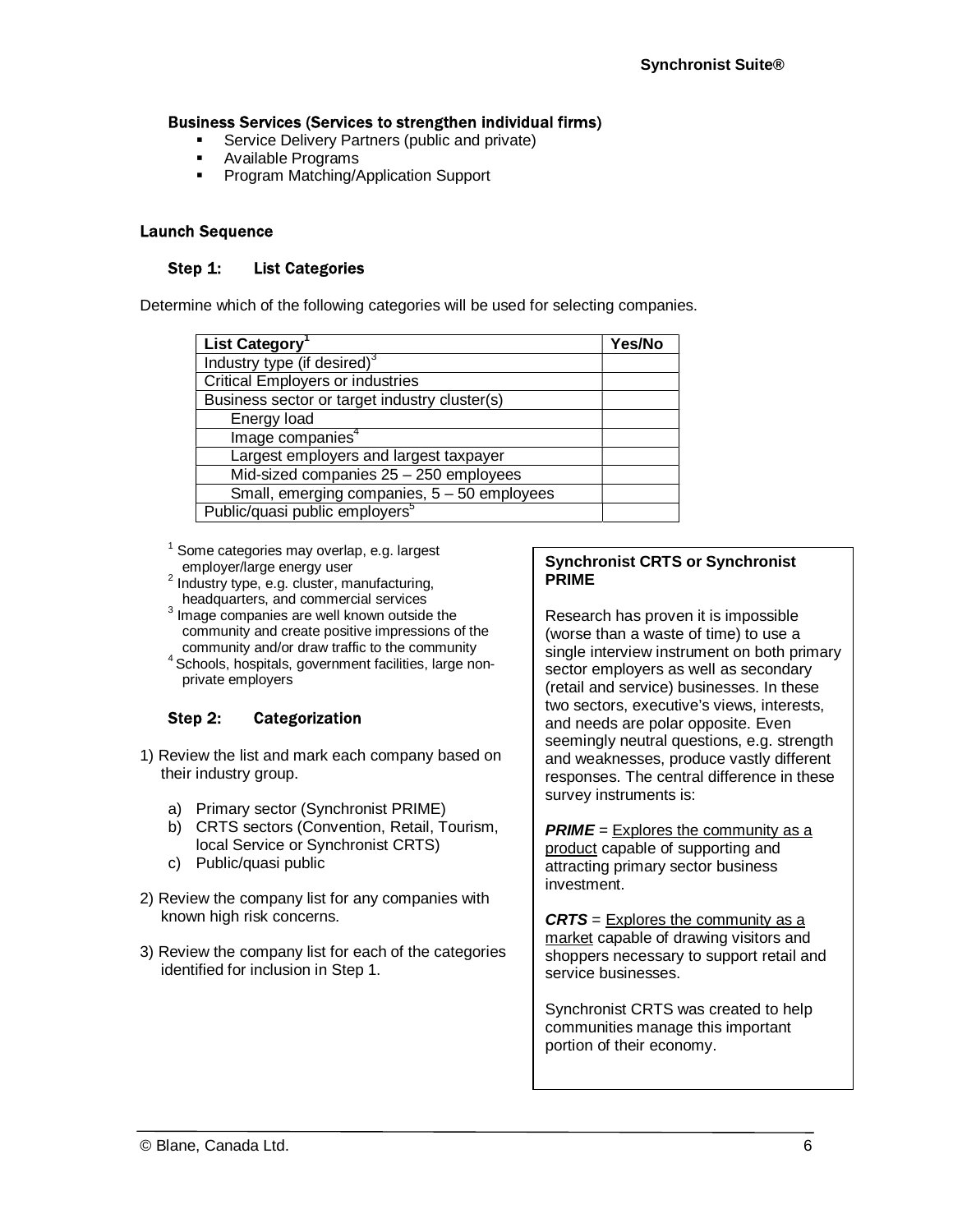#### Step 3: **List Filters**

Choosing a group of company executives to interview requires some thought. The selection will depend on the purpose of the interview process as well as how you want to use the findings. With the Synchronist interview, we have two primary interview goals: 1) understand the company and their role in the community's economic future and 2) identify problems that are barriers to growth in the community. The relationship, service delivery, and connecting clients to resources are goals of the process, not the interview.

Statistical validity is not a requirement in interview selection in economic development given the nature of our audience. The business community in every community is dominated by small local firms. A statistically valid sample will bias the results toward this audience making it more difficult to see and gain support for more important issues.

We recommend selecting companies by category. The following is our recommended representation. Modify the categories and percentages to fit your local needs.

| <b>List Category</b>                          | Primary<br>Representation<br><b>Percent</b> | <b>CRTS</b><br><b>Representation</b><br><b>Percent</b> |
|-----------------------------------------------|---------------------------------------------|--------------------------------------------------------|
| Industry type (if desired) <sup>3</sup>       | XX                                          | XX                                                     |
| Primary sector or target industry cluster(s)  |                                             |                                                        |
| Energy load                                   | 15                                          | 5                                                      |
| Image companies <sup>4</sup>                  | 5                                           | 20                                                     |
| Market (local, regional, national, global)    | 10                                          |                                                        |
| Largest employers and largest taxpayer        | 15                                          | 25                                                     |
| Mid-sized companies $200 - 25$ employees      | 35                                          | 30                                                     |
| Small, emerging companies, $5 - 50$ employees | 10                                          | 15                                                     |
| Public/quasi public employers <sup>5</sup>    | 10                                          | 5                                                      |
| Total <sup>6</sup>                            | 100%                                        | 100%                                                   |

<sup>1</sup> Some categories may overlap, e.g. largest employer/large energy user  $\frac{2 \text{ M}}{2 \text{ M}}$ 

- $\frac{2}{3}$  When a category exceeds the target representation, a random sample of the companies within that category should be selected
- companies within that category should be selected<br><sup>3</sup> Industry type, e.g. PRIME cluster, manufacturing, headquarters, and commercial services or CRTS cluster, accommodations, food, entertainment
- $4 \text{ Image}$  companies are well known outside the community and create positive impressions of the community or draw substantial traffic to the community
- <sup>5</sup> Schools, hospitals, government facilities, large non-private employers (caution if both Prime and CRTS interviews are being conducted in the community, we recommend these organization interviews use Synchronist Prime where they share
- more common issues  $6$  Percents shows are guidelines, not absolute. This is intended to produce a representative sample, not a statistical sample
- 2) Check to insure 80% (+/- 5%) of the companies on the selected list are primary sector companies if using Synchronist Prime or CRTS companies if using Synchronist CRTS. Note, it is impossible to use the same interview form for both primary sector and retail/commercial businesses. The business drivers and market scope are vastly different confusing the findings and complicating analysis potentially leading to the wrong conclusions.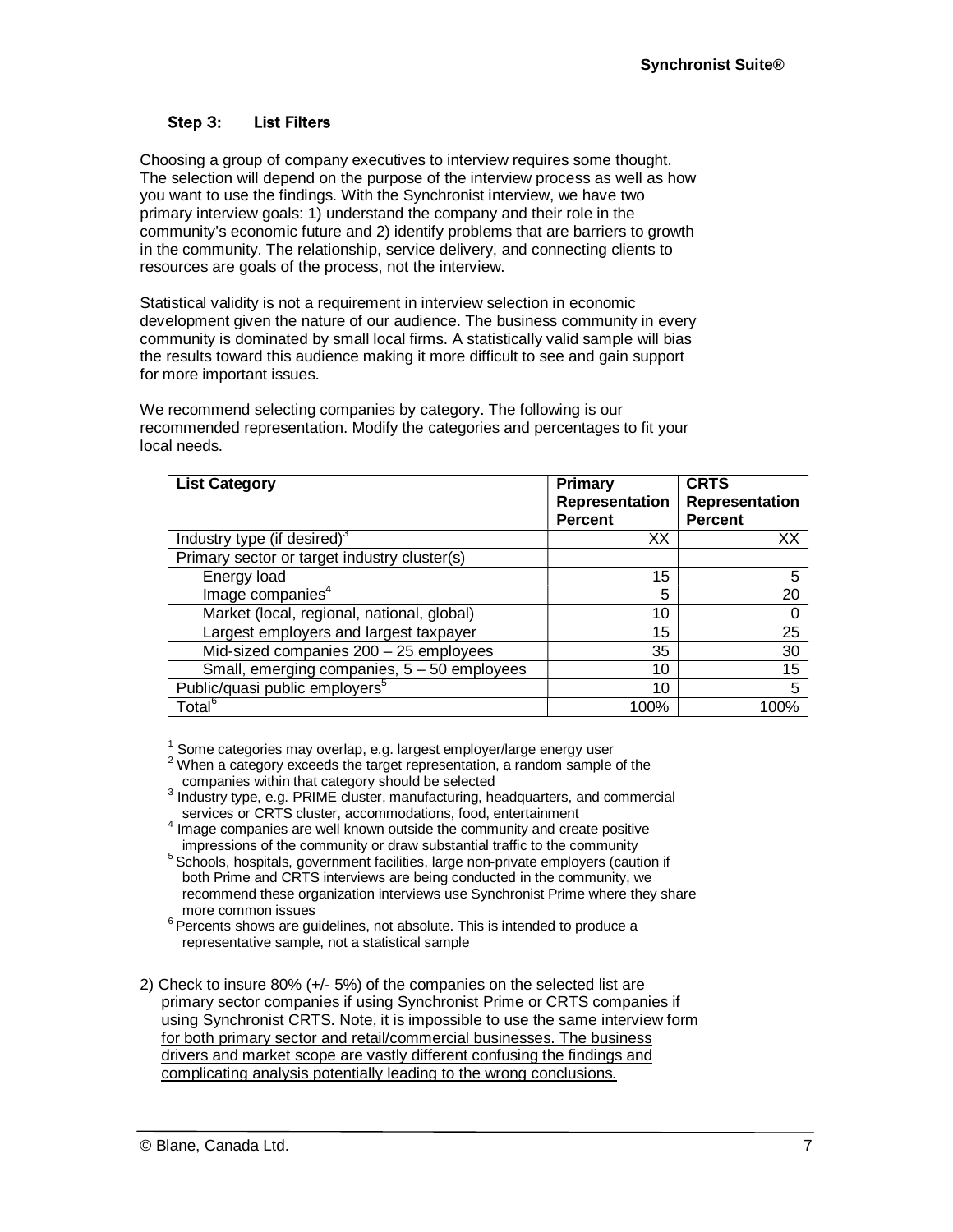#### Step 4: **Executive Identification & Background Information Collection**

Collect and organize contact and company information in a usable manner to make it available for interview and easy updating over time. Think of this as building an editable knowledge base that will survive your time in this position and benefit those who follow you. They should be able to step into the role and learn your procedures and understand what has happened, results of previous interviews, status of open service issues with only a modest level of training.

Step 5: **Finalize Interview Guide - The Synchronist System Interview** Guide (On-Site Visit form) is complete. It is not necessary to add additional questions. However, some communities have local issues to explore while conducting visits. Therefore, if you want to add local questions, they should be determined well in advance of the launch. **Caution, the most significant problem other users have shared about opening a discussion on local issues is controlling the appetite for the next question!** The process can quickly snowball out of control. Rest assured that the Synchronist System has been proven to effectively roots out all types of issues without resorting to individualized questions for specific interest groups. In fact, it is better to conduct the Synchronist Interview as is and then, use this knowledge to select companies for more detailed surveying by those interested in a more detailed discussion on workforce needs or exporting for example.

#### Step 6: Prepare or Secure Data Management Tools Insure procedures and tools to organize collected information for analysis and reporting. Arrange access to Synchronist (personal IDs and passwords) for the administrator and operators who will be inputting, managing, reporting, and analyzing interview findings.

#### Step 7: **Conduct Operator, Interviewer, and Response Team**

**Training - Plan and coordinate training as part of the launch.** This improves operations as well as the quality of information collected. Groups and/or individuals can participate in Blane, Canada Ltd.'s monthly training webinar series (data entry, reporting, advanced reporting, interviewer, and customer relationship management (no cost) as part of the training if desired.

Step 8: **Begin Scheduling and Conducting Interviews** Determine who schedules the appointments and how they will be coordinated to avoid duplication or call backs when someone has declined to participate. Set a minimum Data Quality Index (DQI) such as 80% to insure all interviews are essentially complete to insure information is as valuable as possible. Low DQIs will limit the potential of interviews.

Step 9: Activate Response Team as Needed - Prepare the response team procedures on follow-up to individual employers who ask for assistance or have "red flag" problems to be addressed. Organize, assign, and distribute assistance requests. Track and manage requests through to completion in Synchronist Assistance Tracking feature. Report back to individual requesting assistance as to the outcome and capture satisfaction.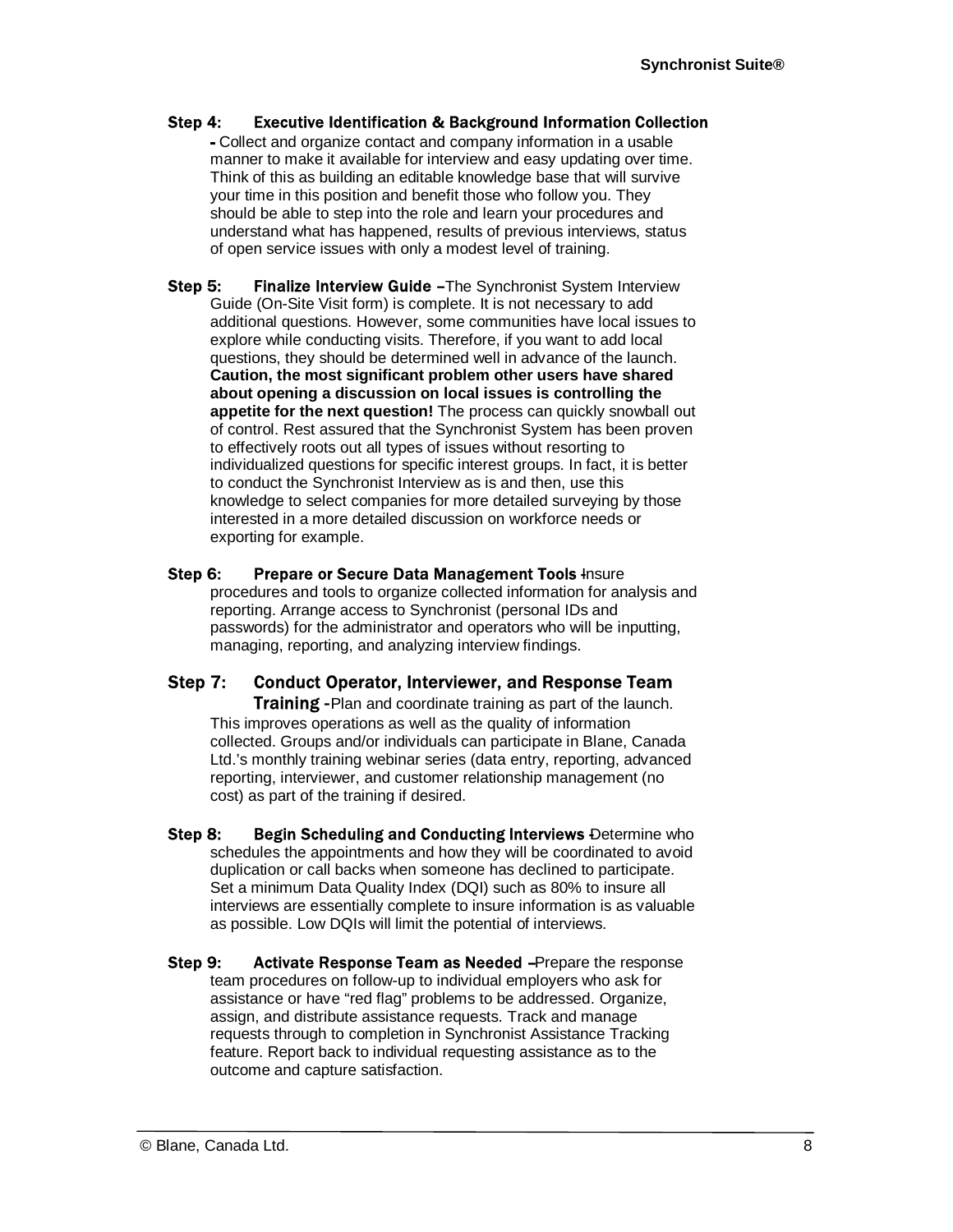#### Step 10: Organize and Compile Findings for Analysis and Reporting -

Synchronist provides numerous predefined reports on all the subjects explored during the executive interview. Synchronist x-Tool also provides tools for data analysis and graphing. The analyst will organize the findings from different reports to tell a story of the situation in the community and the business climate. The story, supported by graphs and tables will provide insight for decision-makers and leadership.

#### **Step 11: Promote Findings and Recommendations Drawn from the**

Report - What did we learn. It is essential to share findings broadly to document the value of the executive interview process. At a minimum, interview participants and leadership should have access to the findings. Findings should be presented in multiple formats: executive summary, full report (printed and digital, e.g. PDF), presentation such as PowerPoint, press release, newsletter articles, web site notices, etc.

- **Step 12:** Initiate Action to Implement Recommendations Take the top priority(ies) and set a plan to implement the required change or correction. If action is required by others, develop a persuasive presentation or report detailing findings which support the recommended action that can be used to recruit support and stimulate action.
- Step  $13$ : **Continue the Interviews and Repeat the Cycle One of the** biggest changes in business retention has been the movement to an on-going business retention effort. Instead of periodic blitzes, many organizations now have monthly call goals to insure ongoing contact with employers and continually refreshing their knowledge of changes in the community.

## **Company List Resources**

In addition to your own list sources, the following are recommended resources and procedure for selecting companies for business retention interviews. All lists will have some inaccuracies. The quantity will vary by source.

## **National**

- **•** Harris Directory
- **Dun & Bradstreet MarketPlace database**
- **•** Hoover's Business Information
- **•** Public Library (business services section)

## **Regional & Local**

- Public Utility Partner
- **Tax Assessor's Office**
- City Business Registration List
- **Workforce Investment Board**
- **Economic Development Organization**
- � Chamber of Commerce
- **Council of Governments**
- **•** United Way